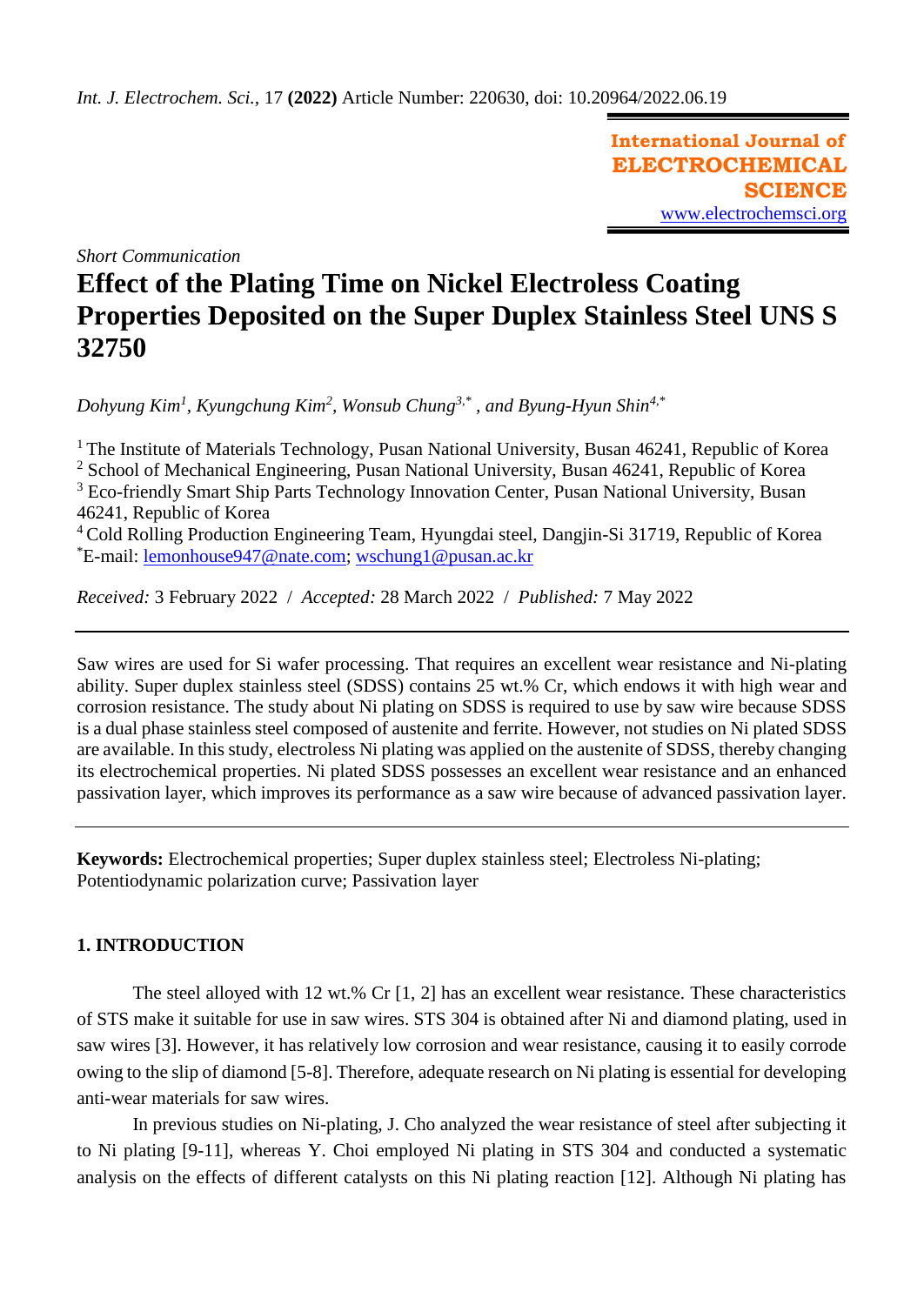been researched, there are no studies on the Ni plating on dual-phase stainless steel (austenite and ferrite), such as super duplex stainless steel (SDSS, 25 wt.% Cr) [13-17].

To incorporate SDSS into saw wires, an electrochemical reaction between Ni and the SDSS comprising austenite and ferrite is essential. Austenite and ferrite are important because they possess different mechanical and electrochemical properties. Ni plating begins with strike plating (Electroless plating), and an error in Ni plating will result in plating failure [12]. Therefore, to optimize the Ni plating conditions, it is necessary to analyze the surface conditions considering strike plating times.

In this study, based on the electroless Ni plating time, the microstructure of the SDSS and its surface roughness were analyzed via field emission scanning electron microscopy (FE-SEM) and atomic force microscopy (AFM), respectively. Its electrochemical properties were assessed through the open circuit potential (OCP) reactivity, while its electrochemical behavior was analyzed through a potentiodynamic polarization test. The reactivity of the plating was examined by electrochemical impedance spectroscopy (EIS), and the critical pitting temperature (CPT) was studied to observe the effect of the Ni plating on the SDSS.

## **2. EXPERIMENTAL**

Duplex stainless steel is classified into four categories (Lean, standard, super, and hyper) based on the grade as per the pitting resistance number (PRE = wt. %  $Cr + 3.3$  wt. %  $Mo + 16$  wt. % N) [13].

**Table 1.** Chemical composition for electroless Ni plating of super duplex stainless steel UNS S 32750.

|                                                       |                               | <b>TA</b>              | Mn       | ъ т<br>ΙNΙ | . т<br>U   | Mo  | Ùи  | W)   |     |
|-------------------------------------------------------|-------------------------------|------------------------|----------|------------|------------|-----|-----|------|-----|
| $T$ INIC $\sim$<br>32750<br>$\mathbf{C}$<br>ບ⊥າມ<br>◡ | $\Omega$ <sup>1</sup><br>0.01 | $\mathcal{L}$<br>U.∠ / | w<br>v.o | υ.ο        | 25<br>2J.V | J.O | ∪.∠ | 0.02 | Bal |

**Table 2.** Electroless Ni plating condition (Electrolyte solution and condition) on super duplex stainless steel UNS S 32750.

| Experimental condition             |                          |
|------------------------------------|--------------------------|
| Nickel chloride ( $NiCl2 * 6H2O$ ) | $240 \text{ g/L}$        |
| Hydrogen chloride (HCl)            | 120 g/L                  |
| pH                                 |                          |
| Temperature                        | 50 °C                    |
| Stirring speed                     | 350 rpm                  |
| Time                               | $0 \sim 180 \text{ min}$ |

The material used in this study had 25 wt.% Cr and hence, was classified under the "super grade" with PRE 42. The chemical composition of SDSS is shown in Table 1. Ni chloride is main electrolyte solution and HCl is to keep going to pH 4. Temperature and Stirring reduce the concentration polarization.

The Ni plating on saw wires occurs in three steps; electroless Ni plating, electrolytic Ni plating, and electroless Ni plating. This study is conducted on strike plating, and the optimal conditions are listed in Table 2. The strike plating was carried out in an electrolyte solution composed of nickel chloride and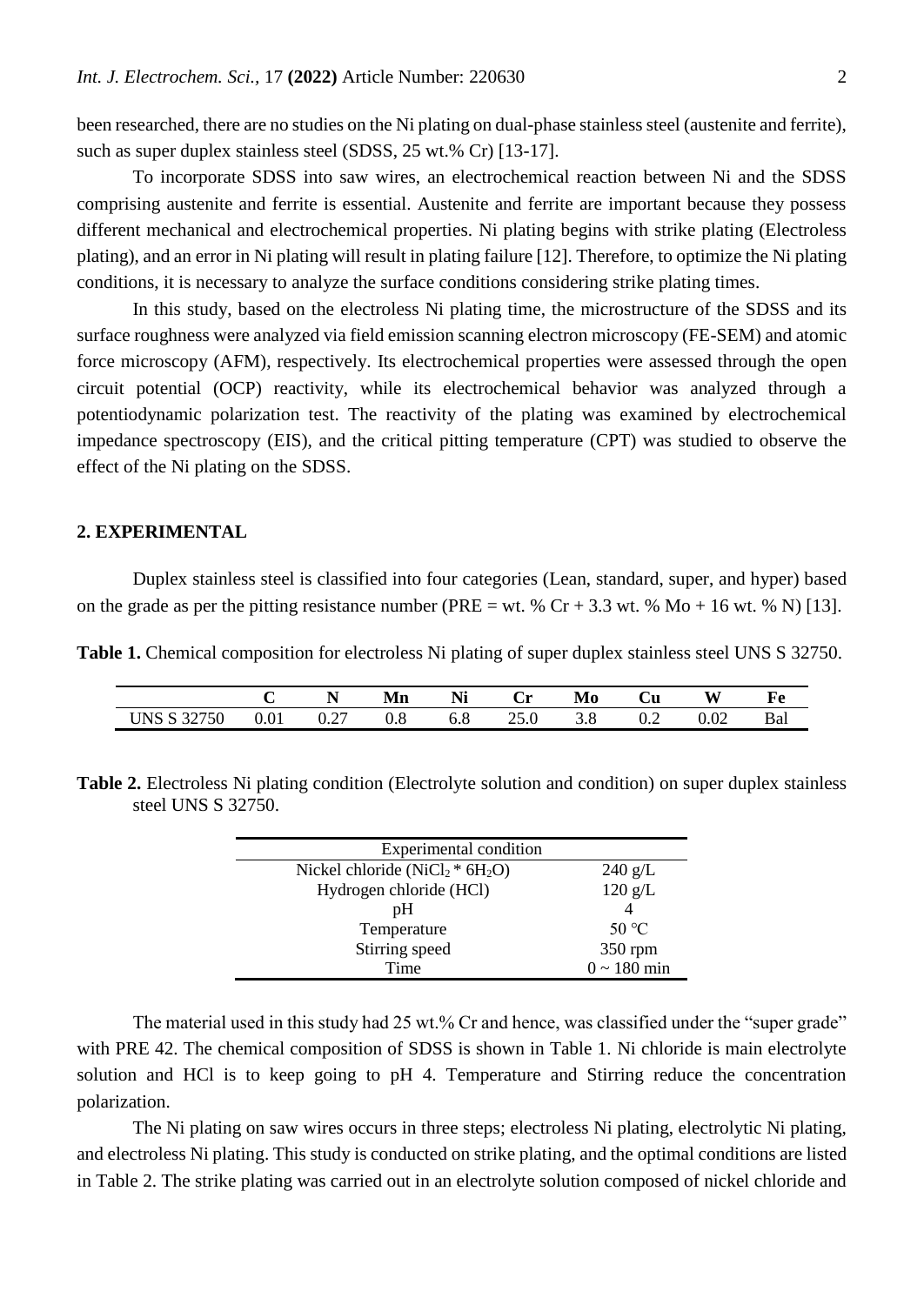hydrochloric acid. The microstructure and electrochemical properties of the resultant product were analyzed as a function of the electroless plating time.

Following the electroless Ni plating and after polishing up to #2000, the microstructure and roughness were also measured as a function of the plating time via FE-SEM and AFM, respectively [15, 19].

The electrochemical properties were analyzed using a three electrode cell (a working electrode and specimens; a counter electrode and platinum mesh; and a reference electrode and saturated calomel electrode). The OCP, the potentiodynamic polarization, and EIS were recorded in a 3.5 wt.% NaCl electrolyte solution. The OCP was performed for 1 h, and the EIS was recorded at a frequency range of  $10^{-1}$  to  $10^{4}$  Hz. The potential polarization test was conducted over a voltage range of -0.6 V to 1.2 V at 0.167 mV intervals. The CPT is defined as the temperature at which the current exceeds 100  $\mu A/cm^2$ and remains so for longer than 1 min. This was evaluated in a 5.85 wt. % NaCl (1 mol) electrolyte solution with an applied potential of 700 mV and a temperature rate increase of 1 °C/min.

### **3. RESULTS AND DISCUSSION**

#### *3.1. FE-SEM imaging as a function of strike plating time*

Strike plating or electroless plating is most affected by plating time; therefore, it is important to have a uniform Ni-plating surface, which is the most influencing parameter in this case [12]. Fig. 1 shows the surface image of SDSS as a function of Ni-plating time [15].



## **Figure 1.** FE-SEM image of Ni electroless coating deposited on super duplex stainless steel UNS S 32750 at different plating time.

When the plating time exceeds 30 s, the traces of surface polishing can be confirmed from the image, but the traces of any subsequent polishing are diminished and the grain boundary between the austenite and ferrite is exposed.

To confirm the effects of the Ni plating compatibility on the SDSS, the grain boundaries between phases were measured via AFM, and the effects of strike plating were confirmed by the roughness [12].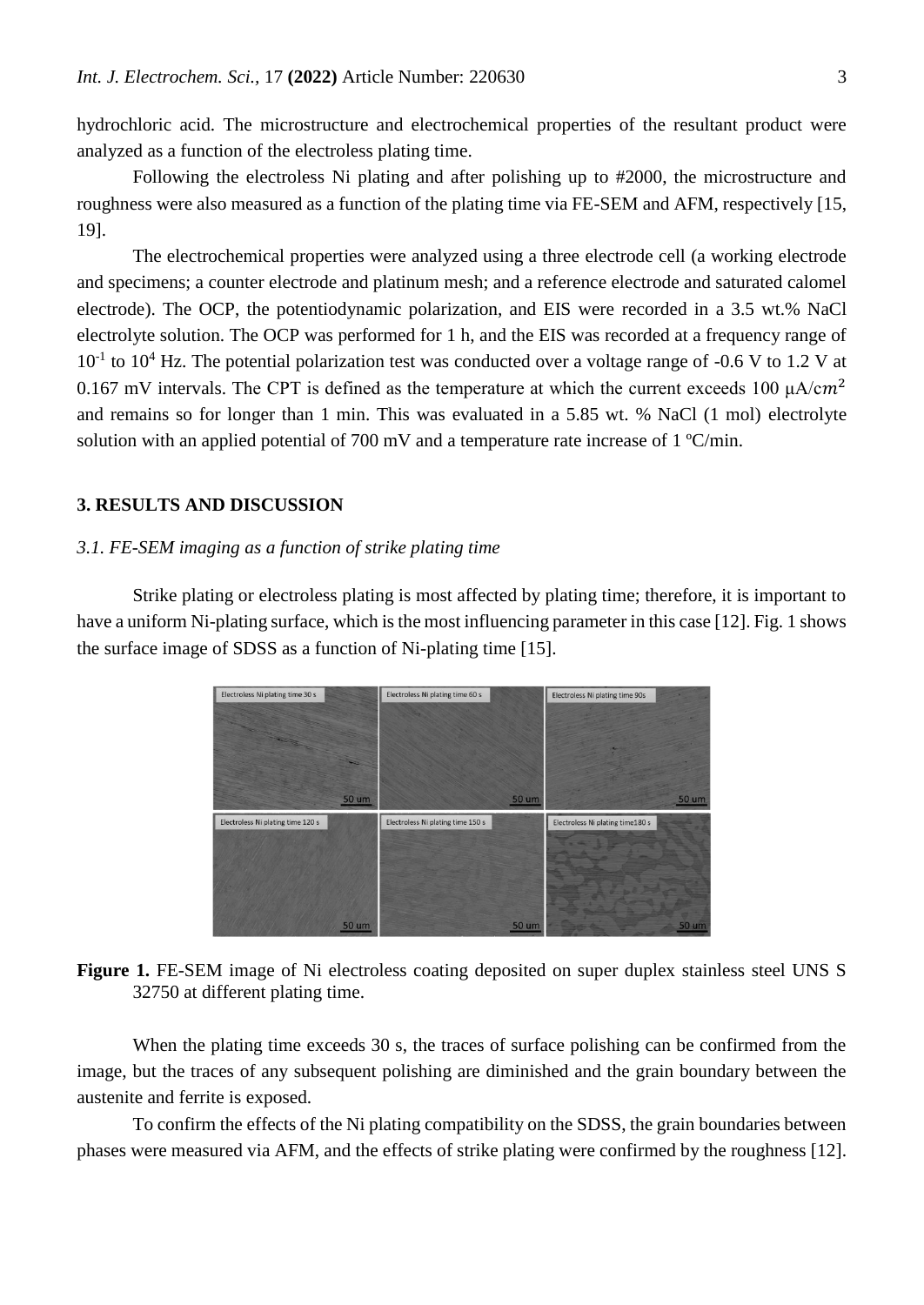The roughness is plotted against the electroless plating time. Although the surface roughness decreased initially, it increased subsequently as the grain boundary between austenite and ferrite appeared.

Nickel showed a difference in reactivity toward austenite and ferrite [11], which affected the strike plating and subsequent electrolytic plating.

#### *3.2. Electrochemical properties as a function of strike plating time*

The reactivity of the materials was measured as a function of the Ni plating time by its OCP. In Fig. 2, the effect of Ni-plating is plotted against the Ni plating time.



**Figure 2.** Roughness (nm) as function of a Ni plating time (Electroless Ni plating time) on super duplex stainless steel UNS S 32750.

Initially, the potential dipped, but as time advanced, the potential increased (#  $\alpha$  to #  $\beta$ ). Because the electroless Ni plating affects the reactivity of the SDSS, it is necessary to select the appropriate conditions for Ni electroless plating.



**Figure 3.** Open circuit potential curve (Potential with time) in 3.5 wt.% NaCl electrolyte solution as function of a electroless Ni plating time of super duplex stainless steel UNS S 32750.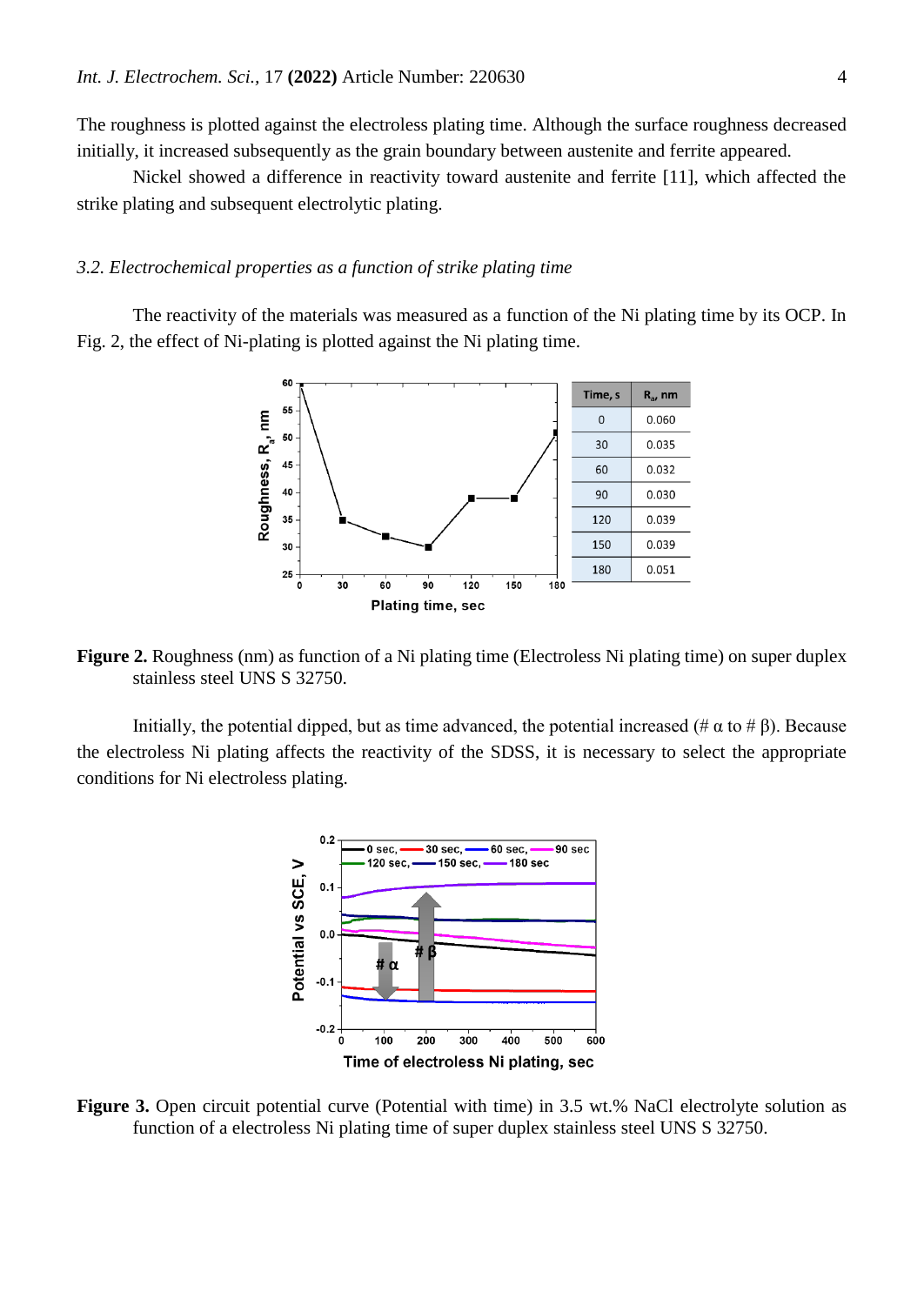

**Figure 4.** Potentiodynamic polarization curve of Ni electroless coatings (deposited on super duplex stainless steel UNS S 32750 at different plating time) in 3.5 wt.% NaCl electrolyte.

Since the potentiodynamic polarization test reveals the electrochemical behavior of the Ni-plated steel, it is possible to understand the characteristics of the Ni plated SDSS through various electrochemical analyses [13]. In Fig. 4 (Poteniodynamic polarization curve), the potential is shown as a function of current density, and the changes in values are shown in Table 3. In active polarization, Ecorr and Icorr show the same trend as in the OCP results. After passivation, the pitting potential was different.

**Table 3.** Values of major point ( $E_{\text{corr}}$ ,  $I_{\text{corr}}$ , and  $E_{\text{pit}}$ ) as function of Ni plating time (Strike time) on potentiodynamic polarization curve of super duplex stainless steel UNS S32750

|                   | $\bf{0}$ s         | 30 s               | 60 s               | 90 s               | 120 s              | 150 s              | 180 s              |
|-------------------|--------------------|--------------------|--------------------|--------------------|--------------------|--------------------|--------------------|
| corr              | $-0.134$           | $-0.187$           | $-0.183$           | $-0.125$           | $-0.033$           | $-0.033$           | $-0.033$           |
| corr              | $4 \times 10^{-6}$ | $5 \times 10^{-6}$ | $6 \times 10^{-6}$ | $1 \times 10^{-6}$ | $9 \times 10^{-7}$ | $9 \times 10^{-7}$ | $9 \times 10^{-7}$ |
| $\rm E_{\rm pit}$ | 1.004              | 1.006              | 1.006              | 1.08               | l.08               | 1.09               | 1.09               |

Through OCP and potentiodynamic polarization tests, it was confirmed that the strike Ni plating affected the electrochemical behavior of the SDSS [15]. Although the potential of nickel (-0.23 V) in the EMF series was lower than that of the SDSS, it played an important role in the strengthening the passivation layer after electroless Ni plating [12].

#### *3.3. Discussion*

As confirmed by the potentiodynamic polarization test, strike plating affects the passivation layer of the SDSS. However, the effect of Ni plating on the passivation layer of SDSS cannot be quantified. Therefore, EIS and CPT tests were performed to confirm the influence of the Ni plating on the passivation layer of SDSS [13, 15]. The corresponding results are shown in Fig. 5, respectively. The EIS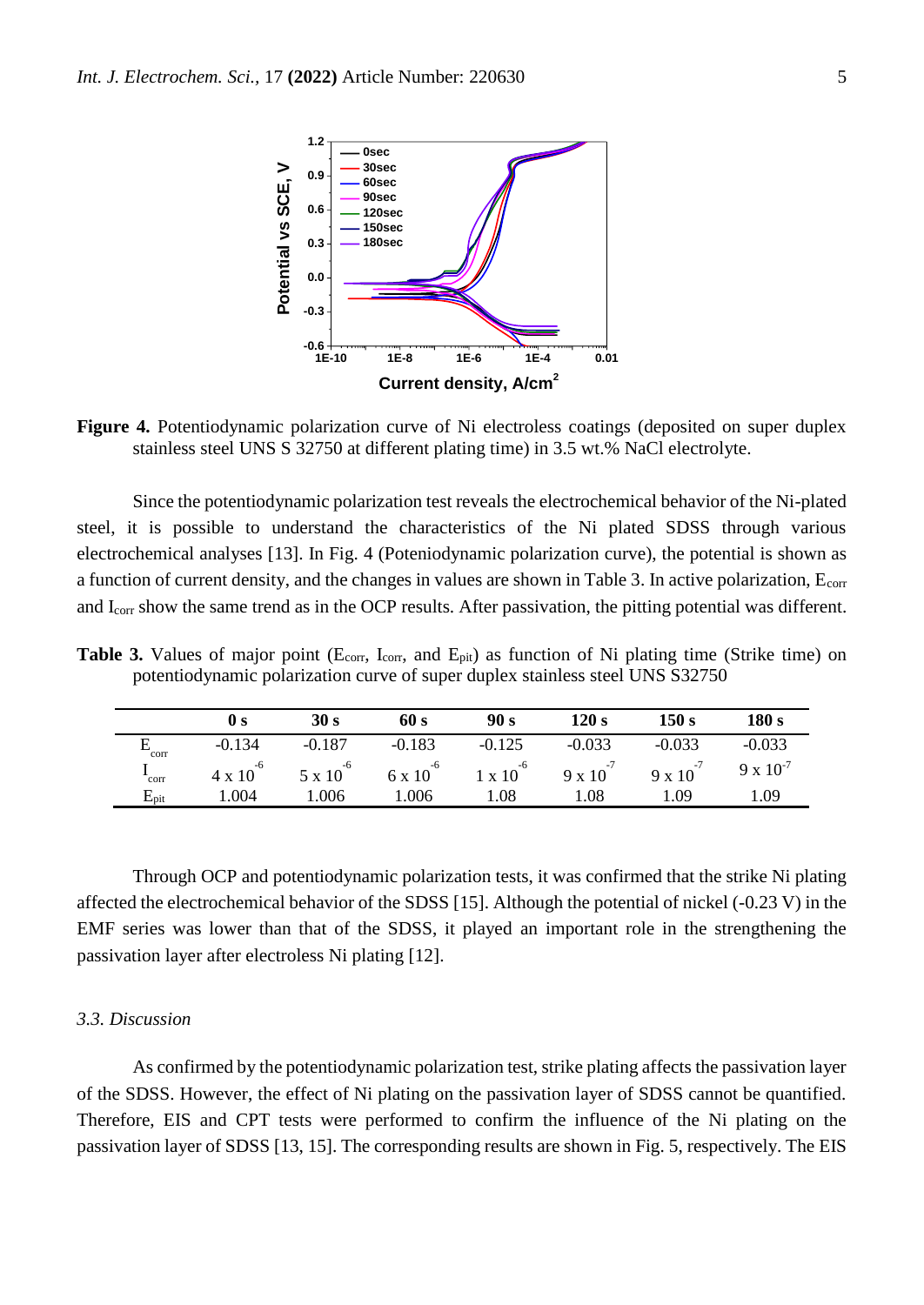results confirm that the resistance increased after electroless Ni plating, but it was not confirmed that a new layer was formed.



**Figure 5.** (a) Bode diagrams of electroless Ni plated super duplex stainless UNS S32750 in a 3.5 wt.% NaCl electrolyte solution (a-1) IZI as function of frequency (Ohms) and (a-2) Phase of Z (Ohms) as function of frequency (b) Nyquist diagram of UNS S32750 super duplex stainless steel in the conditions: electroless Ni plating time in a 3.5 wt.% NaCl solution.

| <b>Electroless Ni</b> | $\mathbf{R}_{\rm s}$ |                       |      |              |
|-----------------------|----------------------|-----------------------|------|--------------|
| plating time          | (Ohms)               |                       | n    | $R_p$ (Ohms) |
| 0 <sub>s</sub>        | 6.1                  | $7.77 \times 10^{-5}$ | 0.82 | 372,260      |
| 60s                   | 6.0                  | $7.56 \times 10^{-5}$ | 0.82 | 391,260      |
| 120 s                 | 6.1                  | $7.45 \times 10^{-5}$ | 0.81 | 412,870      |

180 s 6.0  $7.31 \times 10^{-5}$ 

**Table 4.** Values of resistance and CPE obtained for UNS S32750 with electroless Ni plating time.

The electrochemical effect of the electroless Ni plated SDSS on the passivation layer was assessed by the potentiodynamic polarization tests and EIS. The Bode plot reveals a high phase (arc

0.82 434,350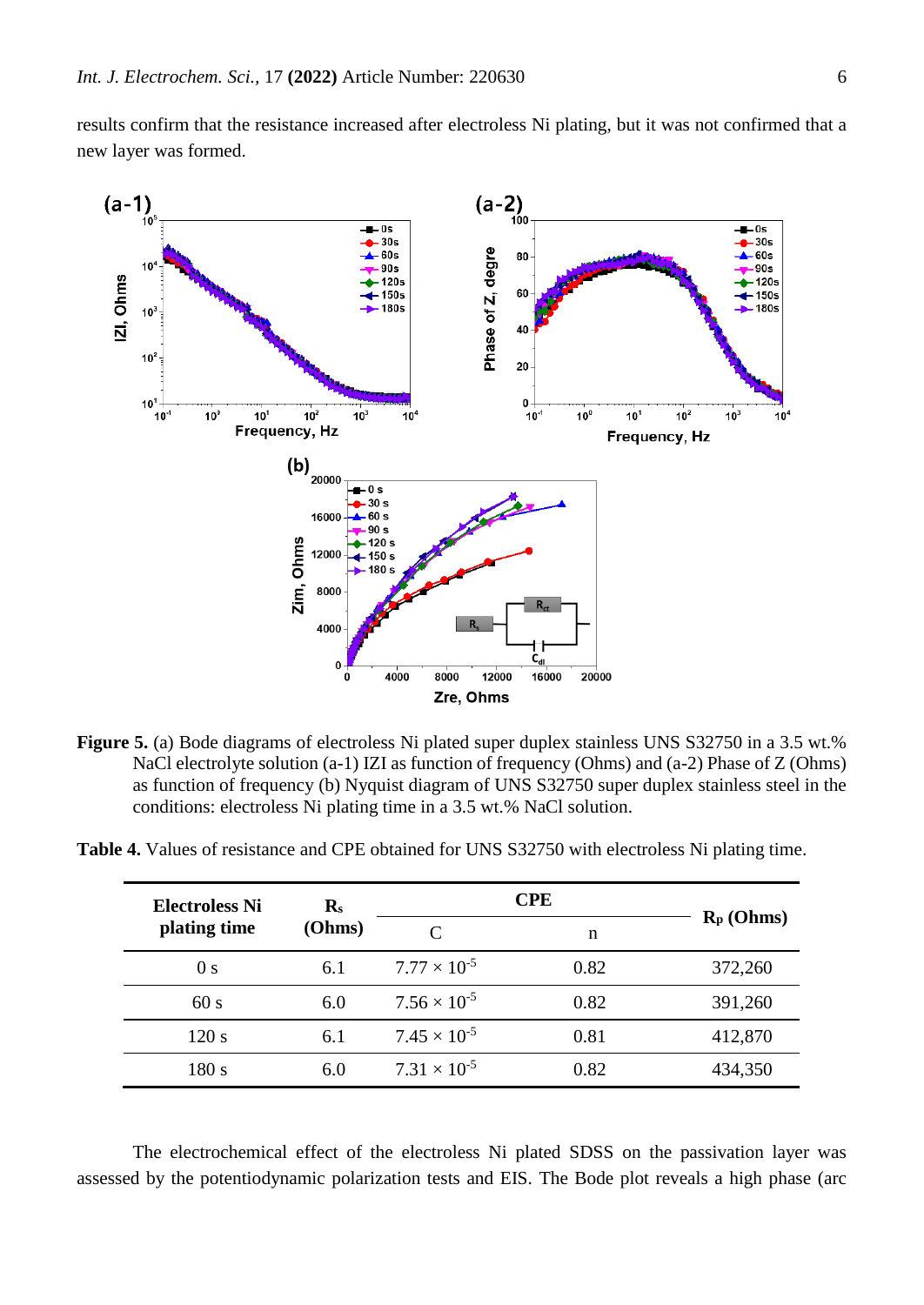degree) over a frequency range ( $10^{-1} \sim 10^{4}$ ), a linear relationship with a slope close to  $10^{-1}$  between IZI and frequency, and a phase decrease near I80°I at low frequencies, highlighting the highly capacitive passivation behavior typical of super duplex stainless steel [19]. The passivation behavior of SDSS is attributable to the considerably low passivation rate, and the equivalent circuit in Figure 5 is fitted to the EIS data to quantify the electrochemical parameters. The Ni plating layer on SDSS showed a form combined with the passivation layer of SDSS and advanced.

However, it is necessary to check its effect on pitting [20]. The CPT shows the effect on the pitting of SDSS. The CPT of the electroless Ni plated SDSS showed a difference as a function of the electroless Ni plating time and increased from 73 °C to 77 °C in Fig. 6. It was confirmed that Ni plating strengthens the passivation's layer of SDSS and increases its resistance to pitting.

The electroless Ni plating on SDSS had different reactivity toward austenite and ferrite [15]. In addition, electroless Ni plating on SDSS hastened the corrosion rate in the earlier stages but significantly increased the strength of the passivation layer from the 90 second mark.



**Figure 6.** Current density as function of time (Critical pitting temperature curve) in 5.85 wt.% NaCl at 700 mV of electroless Ni plated SDSS.

## **4. CONCLUSION**

The electroless Ni plating was performed on SDSS. Its microstructure was studied FE-SEM and AFM, whereas its electrochemical properties were analyzed with OCP, EIS, CPT, and electrostatic polarization tests. The following conclusions were drawn:

1) The electroless Ni plating on SDSS showed a difference in reactivity toward austenite and ferrite. As the plating time increased, the boundary between austenite and ferrite became sharper. The microstructure images recorded by AFM confirmed the effect of the Ni-plating silver phase on the SDSS.

2) The heterogeneous Ni plating layer decreased the potential of the SDSS. However, a uniform Ni plating increased the potential ( $E_{corr}$  and OCP) of the SDSS and increased the current density.